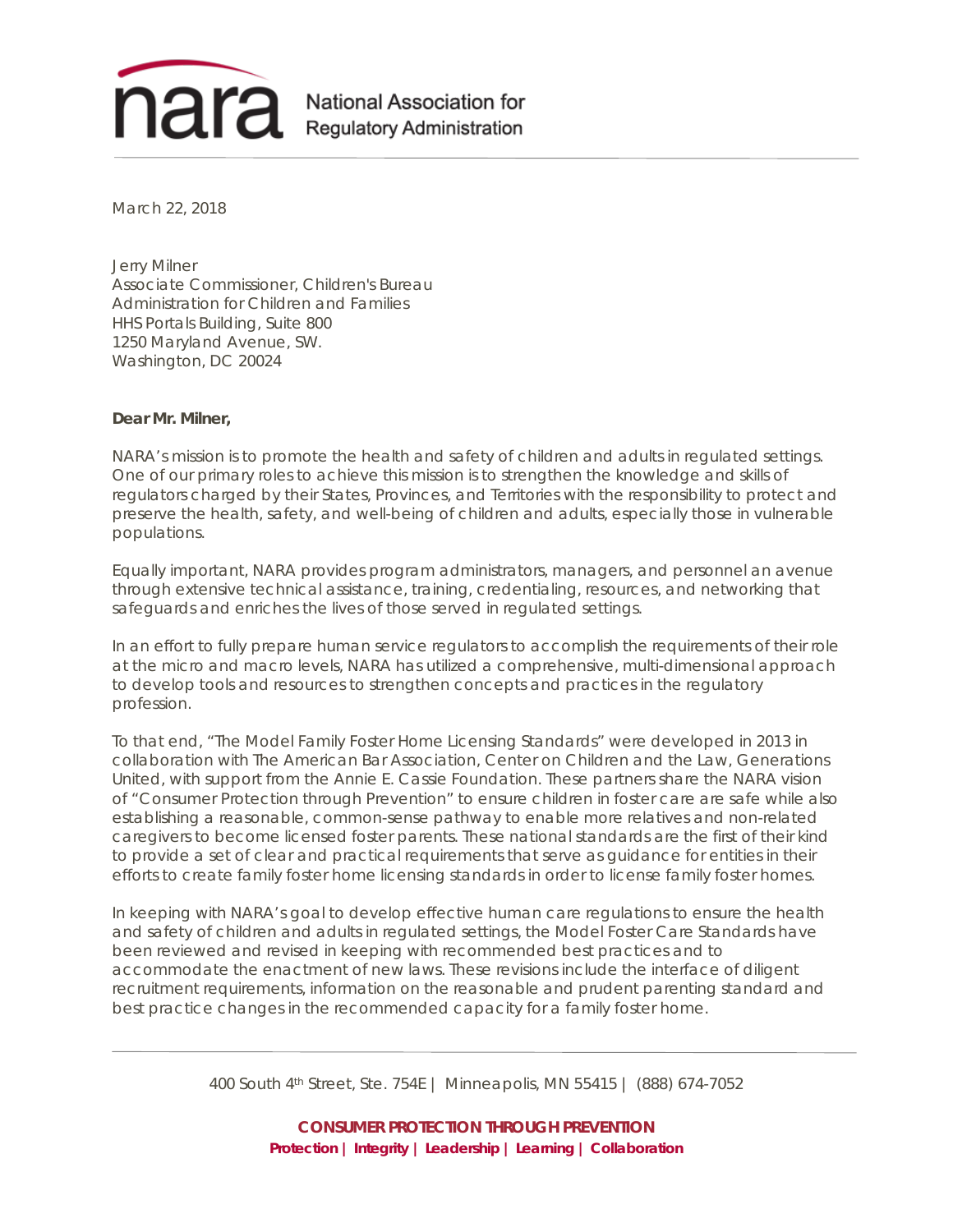The following are the highlighted revisions reflected in the attached updated Model Licensing Standards:

## **5. CAPACITY STANDARDS**

A. The total number of children in a family foster home, including the family's own children living in the home, must not exceed 8, of which no more than  $56$  may be children in foster care. The agency must may determine lower capacities based on the family assessment and home study.

- 1. No more than 3 children total under age 2.
- 2. No more than 4 children total under age 5.
- 3. No more than 4 children total between the ages of 5-13.
- 4. No more than 4 children total over the age of 13.

B. The maximum numbers of children may be increased with agency approval to allow siblings to remain together or to allow applicants to provide care to a child who has an established, meaningful relationship with the applicants' family, such as a child who was formerly in foster care with the family.:

1. To allow a parenting youth in foster care to remain with the child of the parenting youth.

2. To allow siblings to remain together.

3. To allow a child with an established meaningful relationship with the family to remain with the family.

4. To allow a family with special training or skills to provide care to a child who has a severe disability.

## **12. Assurances from Applicants**

Addition to the assurances section:

## 13. They will adhere to the reasonable and prudent parent standard.

NARA acknowledges that not all states will be able to implement this model in its entirety without any modifications, we challenge all states to use it to assess their own standards and ultimately to align their standards with guidance from this model. For the development and implementation of tribal foster care standards, please refer to the National Indian Child Welfare Association (NICWA) materials at [http://www.nicwa.org/resources/booklets/.](http://www.nicwa.org/resources/booklets/)